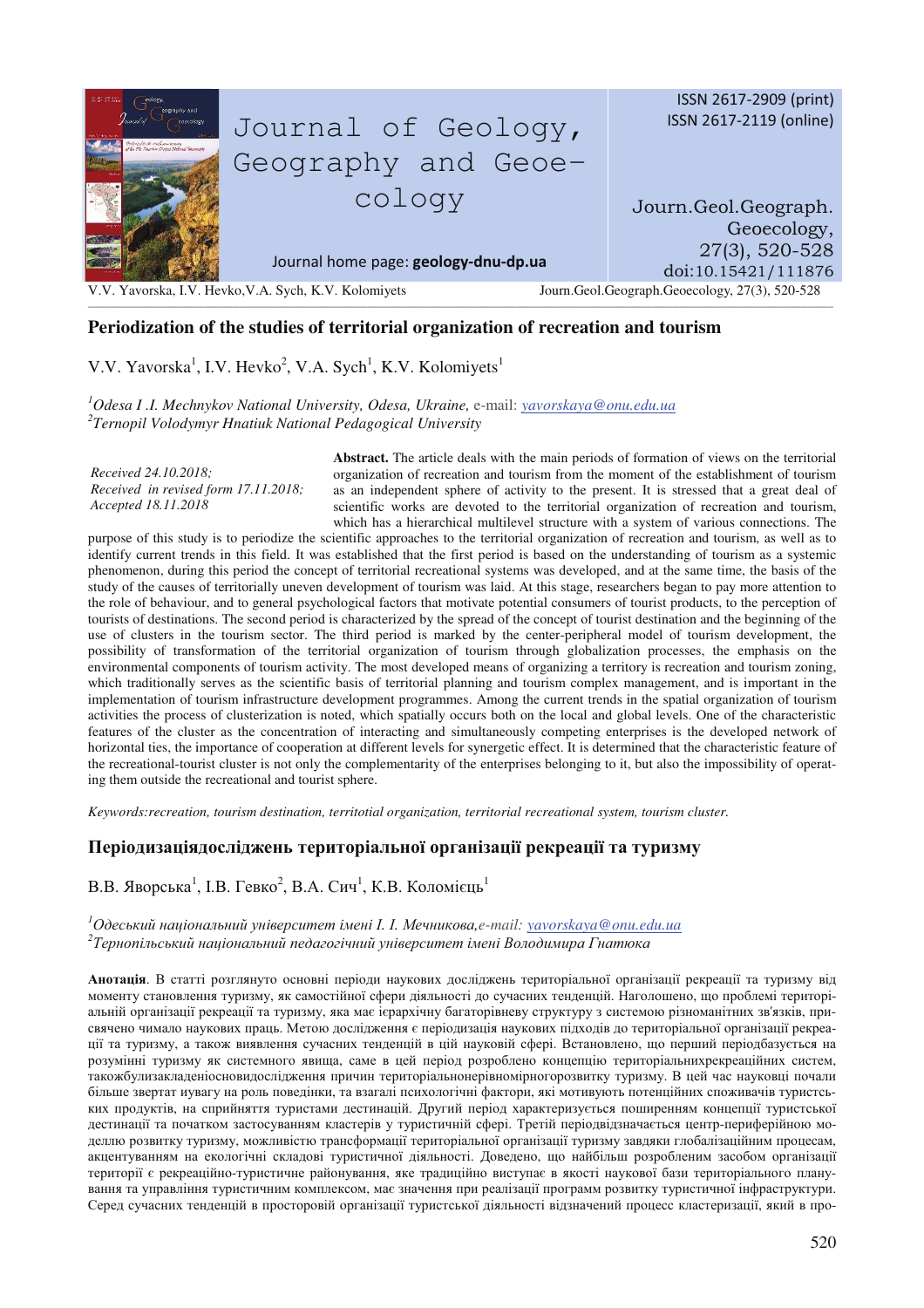\_\_\_\_\_\_\_\_\_\_\_\_\_\_\_\_\_\_\_\_\_\_\_\_\_\_\_\_\_\_\_\_\_\_\_\_\_\_\_\_\_\_\_\_\_\_\_\_\_\_\_\_\_\_\_\_\_\_\_\_\_\_\_\_\_\_\_\_\_\_\_\_\_\_\_\_\_\_\_\_\_\_\_\_\_\_\_\_\_\_\_\_\_\_\_\_\_\_\_\_\_\_\_\_\_\_\_\_\_\_\_\_\_\_\_\_\_\_\_\_\_\_\_\_\_\_\_\_\_\_\_\_\_\_\_\_\_\_\_\_\_\_\_\_\_\_\_\_\_\_\_\_\_\_\_\_\_\_\_\_ сторовому відношенні відбувається як на локальному, так і на глобальному рівнях. Встановлено, що одним з впливовіших факторів, завдяки якому відбувається трансформація туристично-рекреаційного простору, є процес глобалізації.

 $K$ лючові слова: рекреація, туристична дестинація, територіальна організація, територіальна рекреаційна система, тури*стичний кластер.* 

**Introduction.** The most important characteristic of a territory, along with its physical and geographical parameters and resources, is the level of its organization, both of the territory itself and the human activity on it. The effectiveness of activities in any sphere, along with other factors, also depends on its spatial organization. The notion of "organization" has no universal definition, because it integrates several more simple concepts. An "organization" is an internal order, coherence, interaction of more or less differentiated and autonomous parts of the whole, which are determined by its structure. Territorial organization characterizes the geospatial structure of socioeconomic components of the landscape. Like the very life of society, territorial organization has a hierarchical multilevel structure with a system of diverse relationships (Topchijev, 2005).

In modern conditions, the territorial organization of society undergoes significant changes at all levels - from local to global. Recreation and tourism in this case are no exception. Recreational-tourism activity directly depends on regional factors, including geopolitical situation, natural-recreational resources, historicalcultural heritage and their territorial combinations complexes. Study of the problems of the territorial organization of recreation and tourism can be considered prior, for it creates the basis for further economic, sociological, environmental and other researches. Despite the fact that the non-productive sphere was considered within the framework of the Central Place Theory of such classics as W. Crystaller and A. Lösch in the 1930's, the elements of the territorial organization of tourism were directly investigated only in the 1960's after forming the system of scientific views on tourism as an independent branch of scientific knowledge. Since then, many domestic and foreign authors have focused their works on the problem of territorial organization of tourism activities. Thus, the **purpose** of the study is to periodize of scientific approaches to the territorial organization of recreation and tourism, and also to determine the current trends in this scientific sphere.

**Material and methods of research. Analysis of publications.** The beginning of active research on the territorial organization of tourism can be considered the early 1970s. It is worth noting the work of such researchers as A. Y. Aleksandrova, O. O. Beidyk, C. A. Gunn, N. Leiper, O. O. Lyubitseva, E. Metyson, V. I. Stafiychuk, D. M.

Stechenko, O. G. Topchiyev and others. However, despite the large number of works on this problem, many of its aspects remain poorly developed, which conditions the relevance and theoretical significance of systematizing existing scientific views. The prevailing tendences in the territorial organization and spatial tourism models are the criteria for distinguishing periods.

**Results and Discussion.** The first period of the study of the territorial organization of tourism took place in the beginning of the second half of the XX century, and is connected with the consideration of tourism as a system object in both domestic and foreign studies, which is associated with the development of the system-structural approach in science over that period. In addition, the second half of the XX century is characterized by the general humanization of science, increased interest in humans, the study of mental processes, including those related to the needs of tourism . In the early 1970's, scholars developed the concept of a tourist system, consisting of several subsystems. The theoretical basis of the research on the territorial organization of recreational areas is the concept of territorial recreational systems (TRS), developed by V. S. Preobrazhensky (Preobrazhenskij, 1988).TRS is a complex managed and partially self-directed demo-ecological system consisting of interconnected subsystems: natural and cultural complexes, engineering structures, service personnel, management and tourists, with functional and territorial integrity. Each of the subsystems performs its functions and has specific characteristics, and the management personnel is engaged in coordinating activities, ensuring the coordinated functioning of the system as a whole. In turn, there are factors that influence the needs of individuals, groups of people or society in general: natural, demographic, psychological, medical and biological, etc. It should be emphasized that territorial recreational systems have a limited functional orientation , they were developed only for resort and recreational activities.

In addition, at that stage, the fundamentals of the study of the causes of territorially uneven development of tourism weredeveloped, as the significance of the concentration of natural and cultural-historical resources in the region was highlighted. It became clear that the theory of the central places of W. Cristaller and A. Lösch also works in the field of recreation and tourism, according to which the main generators and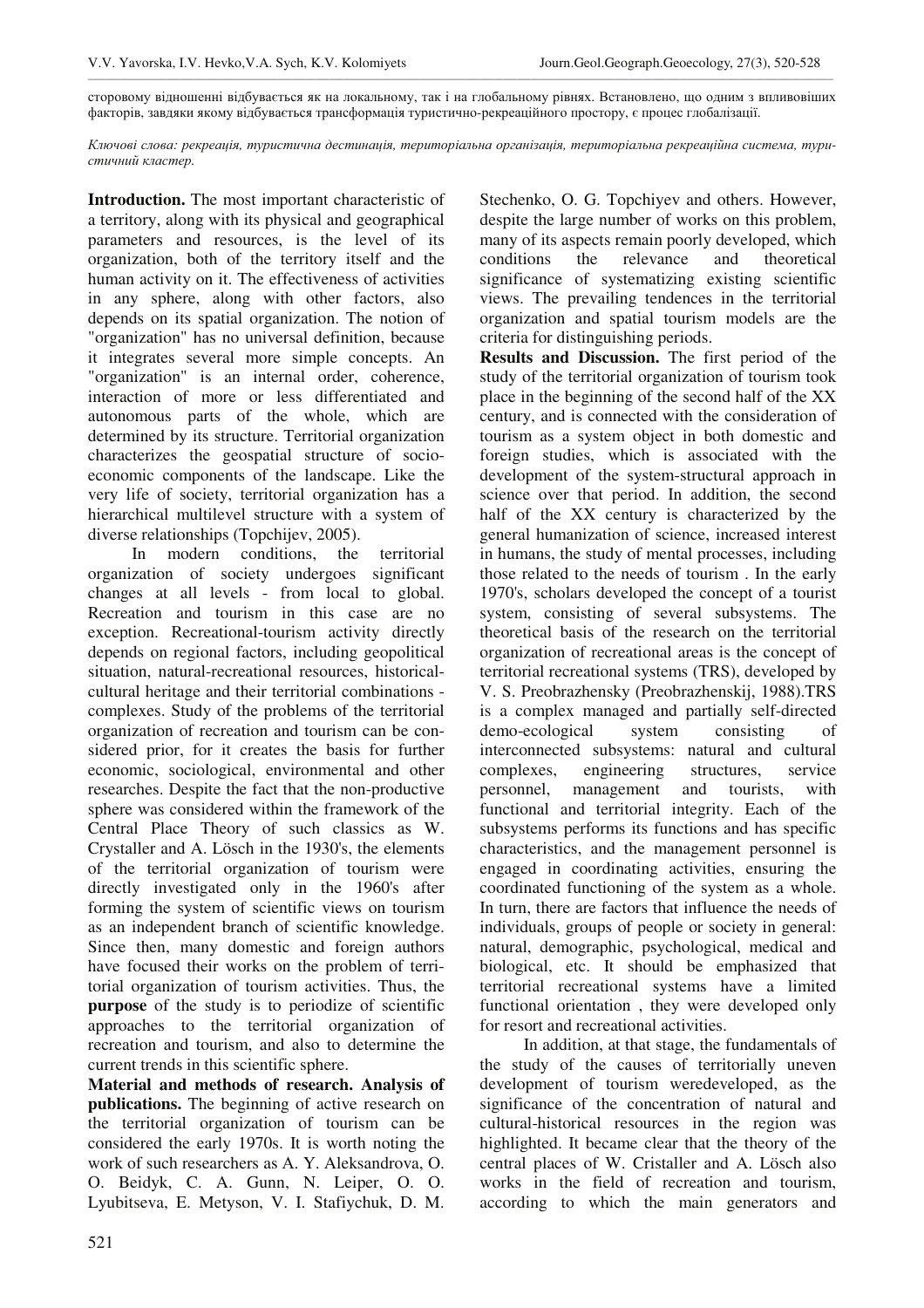receivers of tourist streams are socio-economicly developed centers with a high number of infrastructural objects. Peripheral regions are usuallycharacterized by difficult transport accessibility and absence of comfortable accommodation facilities, while they have specific recreational resources for the development of non-traditional types of tourism.

\_\_\_\_\_\_\_\_\_\_\_\_\_\_\_\_\_\_\_\_\_\_\_\_\_\_\_\_\_\_\_\_\_\_\_\_\_\_\_\_\_\_\_\_\_\_\_\_\_\_\_\_\_\_\_\_\_\_\_\_\_\_\_\_\_\_\_\_\_\_\_\_\_\_\_\_\_\_\_\_\_\_\_\_\_\_\_\_\_\_\_\_\_\_\_\_\_\_\_\_\_\_\_\_\_\_\_\_\_\_\_\_\_\_\_\_\_\_\_\_\_\_\_\_\_\_\_\_\_\_\_\_\_\_\_\_\_\_\_\_\_\_\_\_\_\_\_\_\_\_\_\_\_\_\_\_\_\_\_\_

It should be noted that the concept of TRS was developed further. Thus, C. A. Gunn included in this system not only tourists and the entire corresponding infrastructure, but also the managerial and informational component, which allows us to state that this constituted the beginning of research on the territorial organization of tourism. At the same time, besides natural and cultural factors, the author assigns a special role in the successful development of the territorial organization of tourism to the economic conditions: the financial condition of consumers, the degree of development of the sphere of entrepreneurship, competition, etc. C. A. Gunn has also mentioned the importance of human resources, as well as statemanagement and support to optimize the territorial organization of tourism activities (Gunn, 2002). Over that period , researchers began focusing more on the role of behaviour, and psychological factors that motivate potential consumers in general. An American researcher, S. S. Plaug, was first who analyzed the dynamics of resort areas from the historical perspective, considering the stage of development of the location related to the psychographic characteristics of the main contingent of visitors. He assumed that the contingent of visitors changed with the development of the tourist area. French geographer, J. Mioccek, emphasized the dynamic nature of the destination,determined four stages of the development of a territory and explained the emergence of new local centers in relation to the division of the tourist space into hierarchical levels - cores, areas, group systems of resorts (Miossec,1977). Important for further study of the spatial organization of tourism activity was the conceptual model of the tourist destination developed by the Canadian geographer J. Lundgren, in which the author developed tourist destinations in a hierarchical order: the central city (megapolis), peripheral cities, rural destinations, nature-oriented tourist areas (Aleksandrova, 2010).

By the end of the 20th century the processes of globalization had led to increased mobility of the population, the degree of its awareness in the field of travel and, accordingly, the emergence of new tourist destinations. In connection with this, the analysis of the territorial structure and organization of tourism, which requires the development of new approaches, became more complicated. The second

stage can be called a transitional period between the two main stages, characterized by the beginning of a radical change in paradigms in studies of the territorial organization of tourism. At this stage, the concept of tourist destination was becoming widespread. According to N. Leiperem, a tourist destination is a territory for interaction of tourists with infrastructure and tourist resources, and the tourist and information flows not only connect the deployment with other components of the tourist system (the region generating tourists and the transit region), but also exist within the very destination (Leiper, 1979). M. J. Lamont drew particular attention to the modernization of the presentation of a tourist destination in Leiper's model and proposed the modification of the classical element of the tourist destination (Tourist Destination Region) reflected in three hierarchical elements (destination area, region of tourist destination, destination point) associated with many routes and destinations; and secondly, proposed to divide transit routesinto the primary and secondary (Lamont, 2009). Since the mid-1980s, models of spatial patterns of tourist movements began to evolve, the main focus of which is on the systemlinking - the movement of tourists. This class of models combines the so-called route models based on the distances function. The Czechoslovak scientist P. Mariot was one of the first to associate the place of the permanent residence of a tourist with a destination (tourist center) with three types of routes: routes for the delivery of tourists to a place of rest, routes for the delivery of tourists in the opposite direction and recreational routes.

Studies by foreign authors in the field of tourism and recreation are now also associated with the development of ideas about the passage of separate elements of the territorial organization of tourism through several development stages. The concept of the life cycle, proposed by English scientist R. Butler, has become the basis of research on what constitutes and how tourist destinations and their markets change over time (Butler, 1980). R. Butler noted that the reasons for the development and change of tourist areas or centers are: changing the preferences and needs of tourists, the transformation of tourist infrastructure, change (and even disappearance) of the natural and cultural monuments available in a given tourist center. His contribution to the study of the spatial-temporal development of tourism has also been made by the French geographer E. Gormssen, whose model, on the example of the development of seaside resorts in Europe, illustrates the link between the evolution of tourist destination and changes in the social structure of tourist flows, as well as the capacity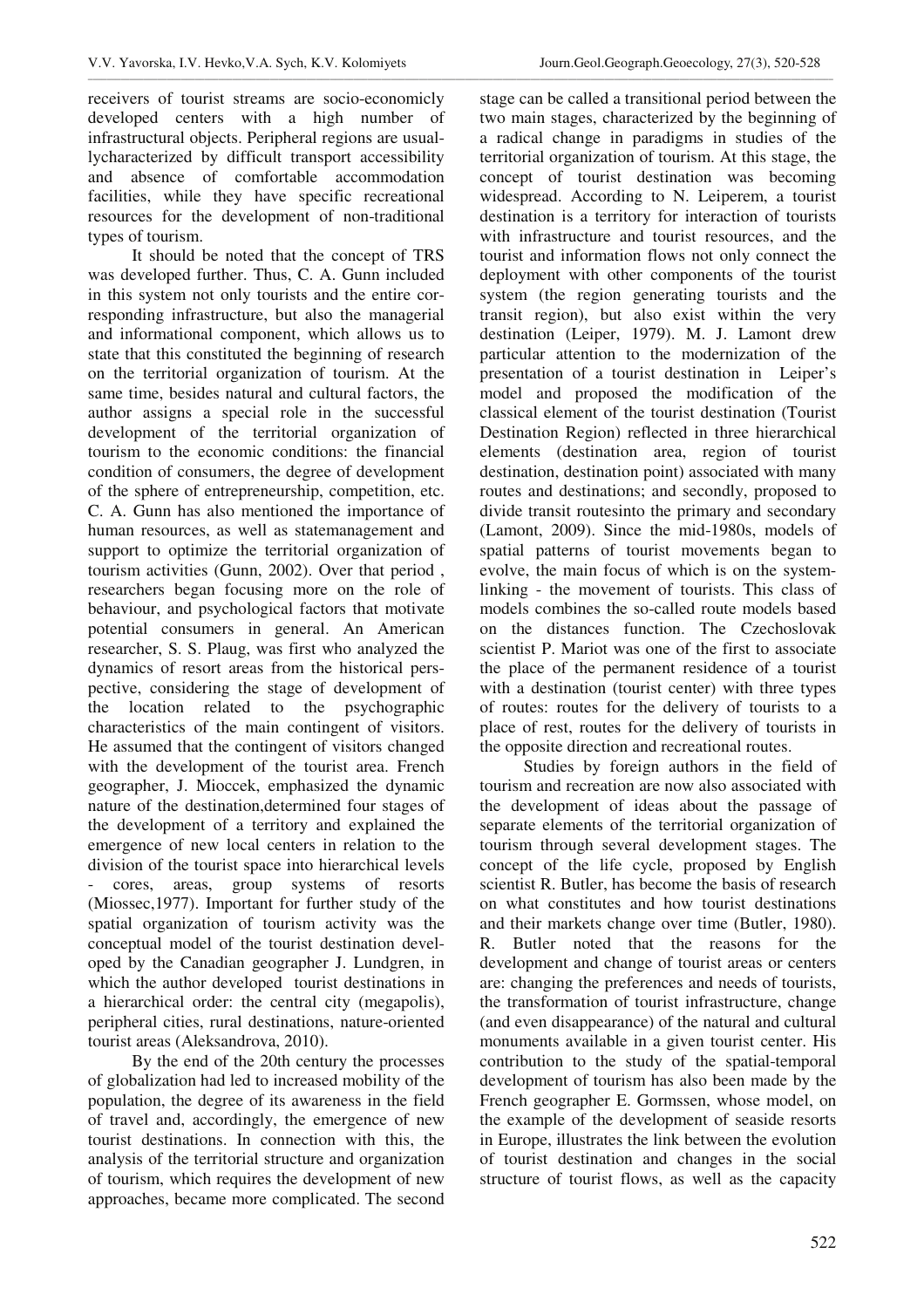and variety of accommodation infrastructure (Gormsen, 1981).

Russian researchers Mironenko N.S. and Tverdohlebov introduced a similar notion of "recreational area" - a set of interconnected enterprises that meet the needs of vacationers on the basis of natural, cultural and historical resources, as well as economic conditions of the territory (Mironenko, Tverdohlebov, 1981). The main conditions and factors of development in the recreational area were identified by the authors as the natural and socio-economic environment. At the same time, a complex of socio-economic factors was divided into internal within a given region, and external ones that arise when exposed to the environment outside the area. Other authors, I. V. Zorin, A. I. Zorin identified two groups of factors for the development of the territorial organization of tourism activity: those which generate, that is, connected with the emergence of needs in the tourist and recreational system, and those that implement, with the natural and cultural-historical resources that can meet the needs of tourism, as well as socio-economic conditions (Zorin A., Zorin I., 2011) .

In the last quarter of the XX century, the "frame" approach that was used in socio-economic geography since the 1960s extended into research on the territorial organization of tourism extend. As plane elements tourist areas are considered, point elements - tourist and recreational facilities, and the connecting link are linear elements - the main tourist routes and transport highways. But the main supporting elements of the frame are knots - tourist centers, potential "poles of growth". The frame approach allows us to identify the most important tourist centers, the "axis of development", as well as to pay attention to promising elements of the frame from the point of view of tourism development.

Later, the search for a rational way of using tourist resources to meet the needs of the population and obtain economic benefits led to the fact that in the 1990s the ideas of M. Porter on production clusters began to spread among authors of tourism. One of the first researchers in this area was M. Monforth, who considered the tourist cluster as a set of enterprises, resources and infrastructure directly or indirectly involved in the provision of tourist services, focusing mainly on the characteristics of these components (Monfort, Vicente, 2000). Tourism has become massive, competition on the international tourist market has increased and also the search for benefits, which also influenced the popularization of the study of the territorial organization of tourism within clusters. With the advent of research on such

elements of the territorial organization of tourism and recreational clusters, attention has been drawn to two more important factors of their development: cooperation between cluster actors and the role of effective coordination of their activities by management.

So, at this period, the last decades of the XX century, the key forms of territorial organization were tourist clusters and destinations. As in the first period, research mainly contains a description of the components of a territorial organization, while maintaining a systematic and integrated approach. An increasingly important role was played by the economic factor, which was associated with a gradual awareness of the role of tourism for the socio-economic development of the regions and the country. During this period motivational, sociocultural, ecological, marketing, forecasting, econometric models of tourism were introduced. This is primarily due to the multidisciplinarity of the phenomenon of tourism, which can be considered from the point of view: economics, geography, sociology, ecology, law. Sociologization of academic research in recreational geography continues: marketing researches, attempts to study the degree of attractiveness of tourist regions and to influence the emerging needs of the population are carried out in order to obtain not only economic, but also social effect.

From the beginning of the XXI century, the previous period was replaced by the third period of the development of studies of the territorial organization of tourism, which is characterized by versatility of ideas and directions. Modern researchers in the field of tourism continue to develop ideas that have arisen both in the first, and in the second periods. In our time, the concept of the Territorial Recreational System has been further developed. The Territorial Recreational System is a complex and multi-faceted phenomenon, the main purpose of which is to meet the recreational and tourist needs of people, which is a structure of interconnected elements in interaction with the environment.

The most developed definition of structuring a territory is recreation and tourism regionalization, which traditionally serves as the scientific basis of territorial planning and management of the tourist complex and is important in the implementation of development programmes of tourism infrastructure. The reason for the allocation of particular tourist or recreational areas is the peculiarities of territorial concentration and specialization of the sector of tourist and recreational services. The basis for distinguishing recreational areas or regions as a whole is three groups of criteria: natural, historical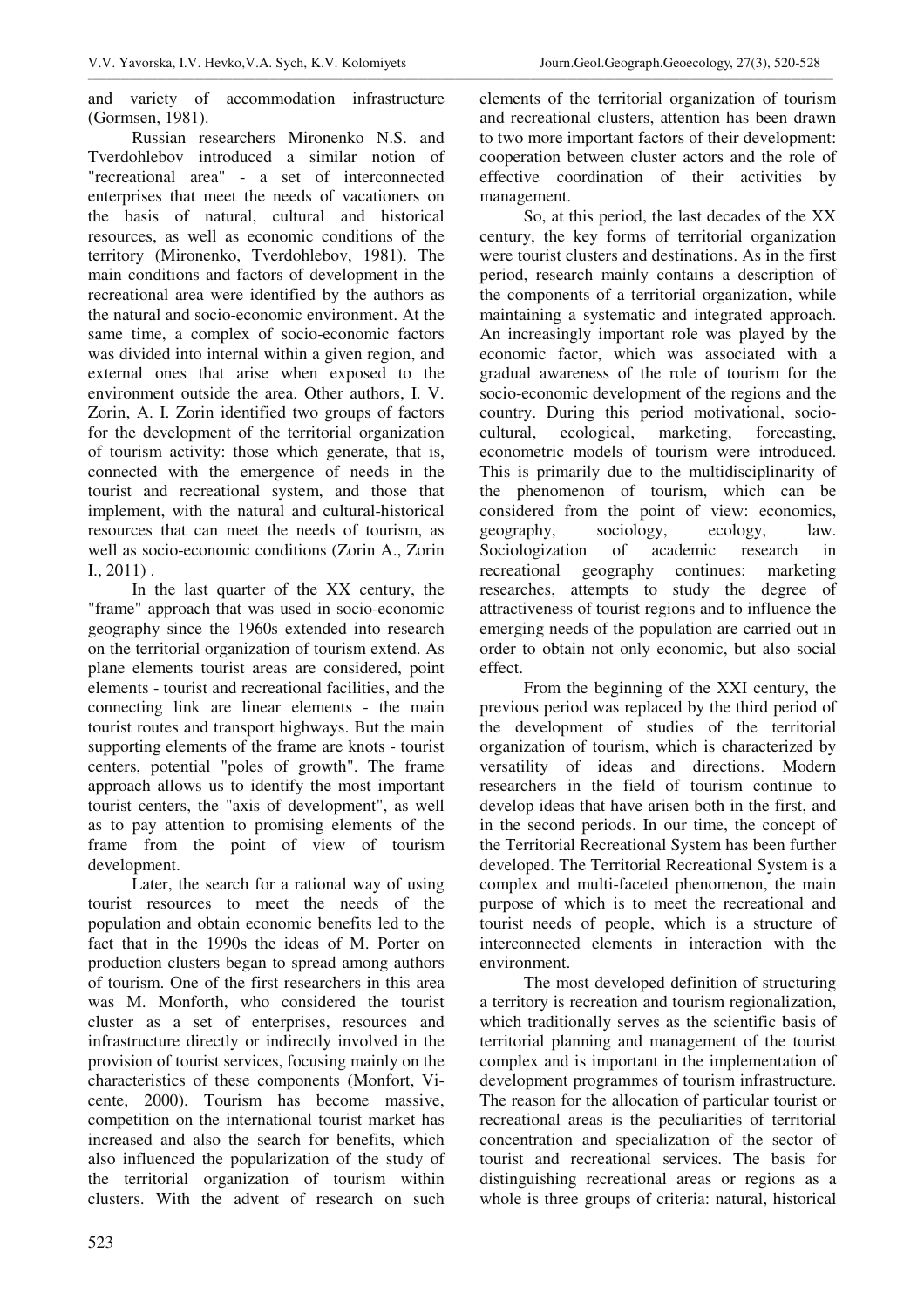\_\_\_\_\_\_\_\_\_\_\_\_\_\_\_\_\_\_\_\_\_\_\_\_\_\_\_\_\_\_\_\_\_\_\_\_\_\_\_\_\_\_\_\_\_\_\_\_\_\_\_\_\_\_\_\_\_\_\_\_\_\_\_\_\_\_\_\_\_\_\_\_\_\_\_\_\_\_\_\_\_\_\_\_\_\_\_\_\_\_\_\_\_\_\_\_\_\_\_\_\_\_\_\_\_\_\_\_\_\_\_\_\_\_\_\_\_\_\_\_\_\_\_\_\_\_\_\_\_\_\_\_\_\_\_\_\_\_\_\_\_\_\_\_\_\_\_\_\_\_\_\_\_\_\_\_\_\_\_\_

and socio-economic, which have certain differences. In the general sense, all of these criteria groups affect the specialization of regions, the production of certain products or services, including recreational, which leads to the development of territorial division of labour. Thus, recreational regionalization is one of the types of specialized regionalization and is complex. Recreational regionalization makes it possible to distinguish, on a scientific basis, territories with a similar recreational specialization, that is, the allocation of territories of different taxonomic rank with a certain set of recreational resources and a corresponding set of services, different from other territories. Recreational regionalization, like any other, has a twofold essence .First, it should be regarded as an instrument for studying the territorial organization of the phenomenon under examination, in this case, recreation and tourism, and secondly, as a reflection of a certain stage of development of this phenomenon in a certain territory. A recreational area is a territory characterized by a combination of natural, historical and cultural, socio-economic recreational conditions and resources, and the corresponding degree of development of recreational specialization, which distinguishes it from other territories. When studying the conditions of recreational regionalization it is necessary to take into account that they create only preconditions for the functioning and development of these areas, and their actual implementation depends on the factors of formation of recreational areas, which include: the level of comfort and the duration of favourable climatic conditions and weather; variety of natural conditions and resources; saturation and territorial combination of historical and cultural monuments; the degree of attractiveness, attractiveness of natural, historical and cultural monuments for the bulk of tourists; the level of penetration of the district by the transport infrastructure; level of development of tourist infrastructure; level of service and qualification of the working personnel; natural capacity of the territory, etc.

One of the leading approaches at this stage is a systematic approach, aimed at studying all interactions both inside the system and with the outside world, which involves the allocation of certain components of this system of different levels of the hierarchy. In this connection, speaking about the systematic approach in studying the territorial organization of tourism, such a universal model as "center-periphery should be distinguished ", which was introduced into the regional economy and socio-economic geography by J. Friedman in the mid-1960s. According to Friedman's classical model, social space develops unevenly, which gives

rise to territorial disproportions (Friedmann, 1966). Organization of territories is characterized by different forms, the most widespread of which is the centre -periphery , in which around the territorial core like concentric circles are the near and distant periphery, connected by transport and communication corridors with different intensity of internal and external interactions with the core and other territories (the environment for a territory organized incertain way ). The global tourism market also has a heterogeneous spatial structure. Thus Aleksadrova A.Yu., based on 12 indicators, ranked 117 countries of the world and identified the Center for Global Tourism (France, Great Britain, Germany, Spain, Italy, Austria, USA, Canada, Japan); Semi-periphery of the world tourist space newly industrialized countries of Asia, countries of Central and Eastern Europe; Periphery divided into advanced (Latin America) and deep (Africa, South Asia) (Alexandrova, 2014).

During this period cluster research in the field of tourism was widespread, including in Ukraine, as a transition from a centralized to a regional economy was taking place. It should be noted that the definition "cluster" in natural sciences has been used for a long time. Thus, researchers emphasize the fact that the scientific tourism literature clearly sees change in the fundamental concepts: the tourist center - the recreational area - the territorial recreational system - the resort - tourism destination - tourist cluster. So, let's pay attention to the distinctive features of the cluster and those concepts to the territorial entities that existed in national science. A territorial production complex (TPC) is a set of industrial enterprises in a certain territory, united by the comon usage of transport, geographical position and industrial infrastructure. Note that the term refers more to the centralized economy than to the spontaneously developing production complexes. The main difference between TPC and clusters in the interpretation of Michael Porter is the inevitability of competition within the cluster (Porter, 1990).

Regarding another definition - the territorial recreational system, then in this case, the most important feature that characterizes the functioning of the TRS in the conditions of the administrativecommand economy is the centralized financing of accommodation facilities - sanatoriums, boarding houses, etc. Consequently, there was no economic link between the cost of building and operating TPCs, and hence the cost of the services provided and the real demand for these services, which were distributed with the payment of most of them from the same public funds. Therefore, the TRS was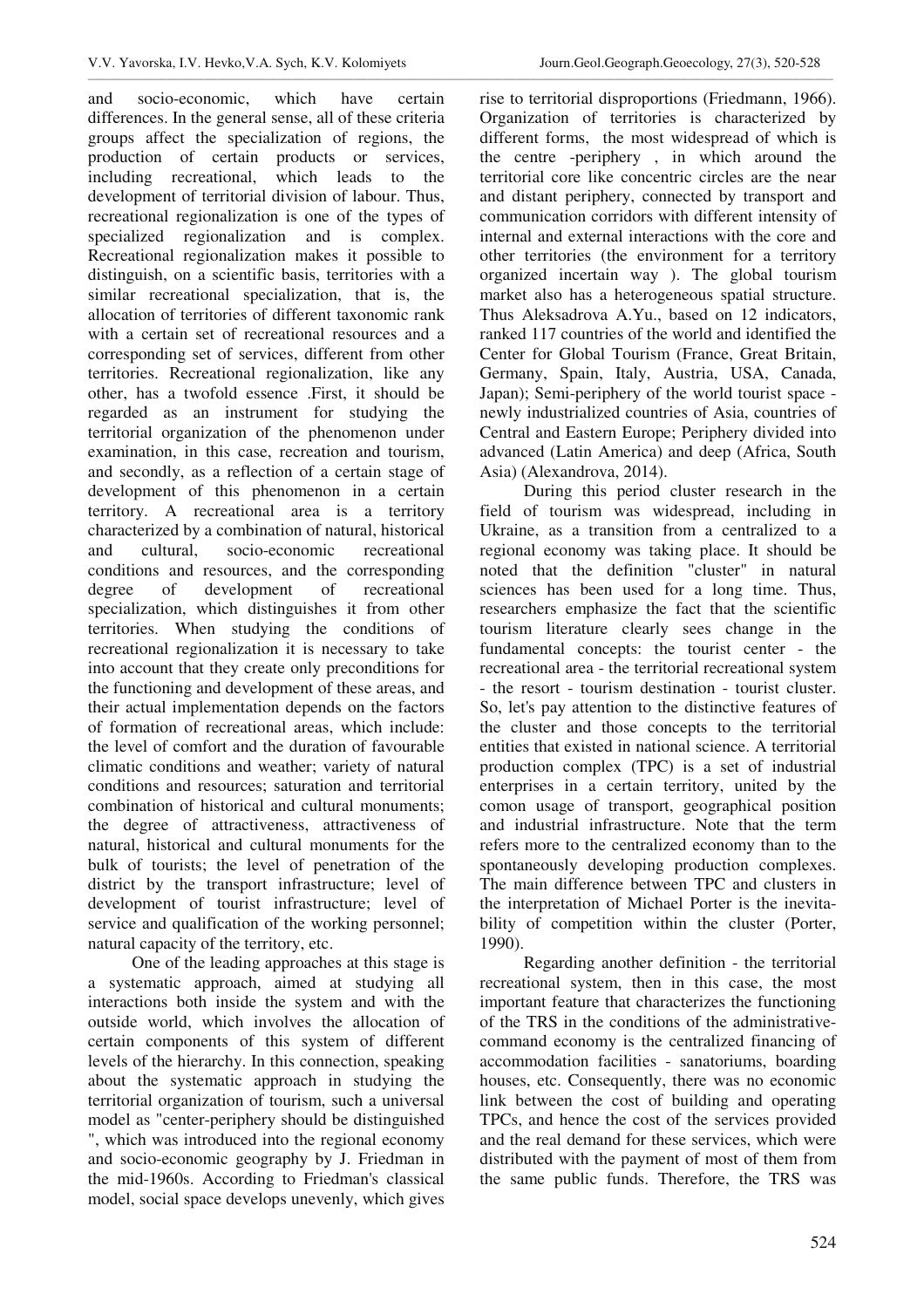more relevant to spatial planning than to a regional economy.

A recreational area is a place or a whole region, intended for multi-purpose recreation or tourism; area allocated as a result of recreational regionalization. A tourist region is a territorial combination of economically interconnected tourist enterprises specializing in the maintenance of tourists, which facilitates meeting their needs in the best way possible, using existing natural and cultural-historical complexes of the territory and its economic conditions; a territory that has a large network of special facilities and services necessary for the organization of recreation or healing(Kolomijec' at al., 2017). Clusters can be located on the territory of one or several regions and are territories of a specific type characterized by a clear specialization.

A tourism destination is a specific area which tourists choose to visit and spend some time in, the territory where the main processes of interaction of tourists with tourism infrastructure take place. Destinations have physical and administrative boundaries that define the management system of the destination, the image and perception and market competitiveness.

**Table 1.** Definition of "cluster"

| <b>Definition</b> | <b>Author</b>   | Year |                                                                        |
|-------------------|-----------------|------|------------------------------------------------------------------------|
| Cluster           | M. Porter       | 1990 | A group of geographically related affiliated companies and their       |
| (economic)        | (Porter, 1990)  |      | associated organizations operating in a particular area and            |
|                   |                 |      | characterized by joint activity and complementing each other           |
| Regional          | M. Enright      | 1992 | Geographical agglomeration of firms operating in one or more           |
| cluster           | (Enright.,      |      | related branches of the economy                                        |
|                   | 2001)           |      |                                                                        |
| Tourist           | I. B. Rubies    | 2001 | Tourist cluster includes tourist resources and attractions,            |
| cluster           | (Rubies, 2001)  |      | infrastructure, material base, service providers, related sectors      |
|                   |                 |      | and administrative mechanisms of integrated and coordinated            |
|                   |                 |      | activities that ensure that the expectations of tourists (clients) are |
|                   |                 |      | met by visiting the chosen destination                                 |
| Thematic          | K. Z. Adamova   | 2008 | Special form of clusters in tourism are thematic tourist clusters,     |
| tourist           | (Adamova,       |      | such as sports, adventure or cultural-cognitive. Each of them          |
| cluster           | 2008)           |      | is formed on a homogeneous segment of the tourist market,              |
|                   |                 |      | covering a certain product niche                                       |
| Tourist and       | V. I. Kruzhalyn | 2009 | A group of geographically neighboring interacting companies            |
| recreational      | (Kruzhalin,     |      | and related government agencies that form and serve tourist            |
| cluster           | 2009)           |      | flows and use the recreational potential of the territory              |
| Tourist and       | O. O. Masligan  | 2012 | Artificial, concentrated on the geographical feature-centred           |
| recreational      | M. V. Dychka    |      | union of independent partners of a partnership around the core         |
| cluster           | (Maslygan and   |      | of the "source of resources". At the same time, independent            |
|                   | Dychka, 2012)   |      | partners of the partnership can be companies or interconnected         |
|                   |                 |      | complexes of companies that work together or serve individual          |
|                   |                 |      | segments of the industry and related organizations, institutions       |
|                   |                 |      | in other fields of activity.                                           |
| Local tourist     | L. Lazzercetti  | 2013 | The structure is singled out on the basis of socio-geographical        |
| system            | F. Capone       |      | links which specialize in tourism activity, it possesses the           |
|                   | P. Doan         |      | necessary natural and historical and cultural resources and            |
|                   | (Doan, 2013)    |      | functions operating through a network of closely interconnected        |
|                   |                 |      | enterprises (mostly small and medium ones), each of which is           |
|                   |                 |      | responsible for providing one or more of several types of              |
|                   |                 |      | services.                                                              |
| Tourist           | D. I. Basyuk    | 2017 | Group of companies concentrated geographically within the              |
| cluster           | N.V. Korzh      |      | tourist<br>sharing<br>resources,<br>specialized<br>tourist<br>region,  |
|                   | (Korzh and      |      | infrastructure, local labour markets, carry out joint management       |
|                   | Basjuk, 2017)   |      | and marketing activities.                                              |

Special economic zones of tourist and recreational type (SEZ) are a certain part of the territory of Ukraine, which establish and operate a special legal regime of economic activity and the

procedure for the application and operation of the legislation of Ukraine. Such zones should have, in addition to a unique natural resource potential for tourism and recreation, a developed network of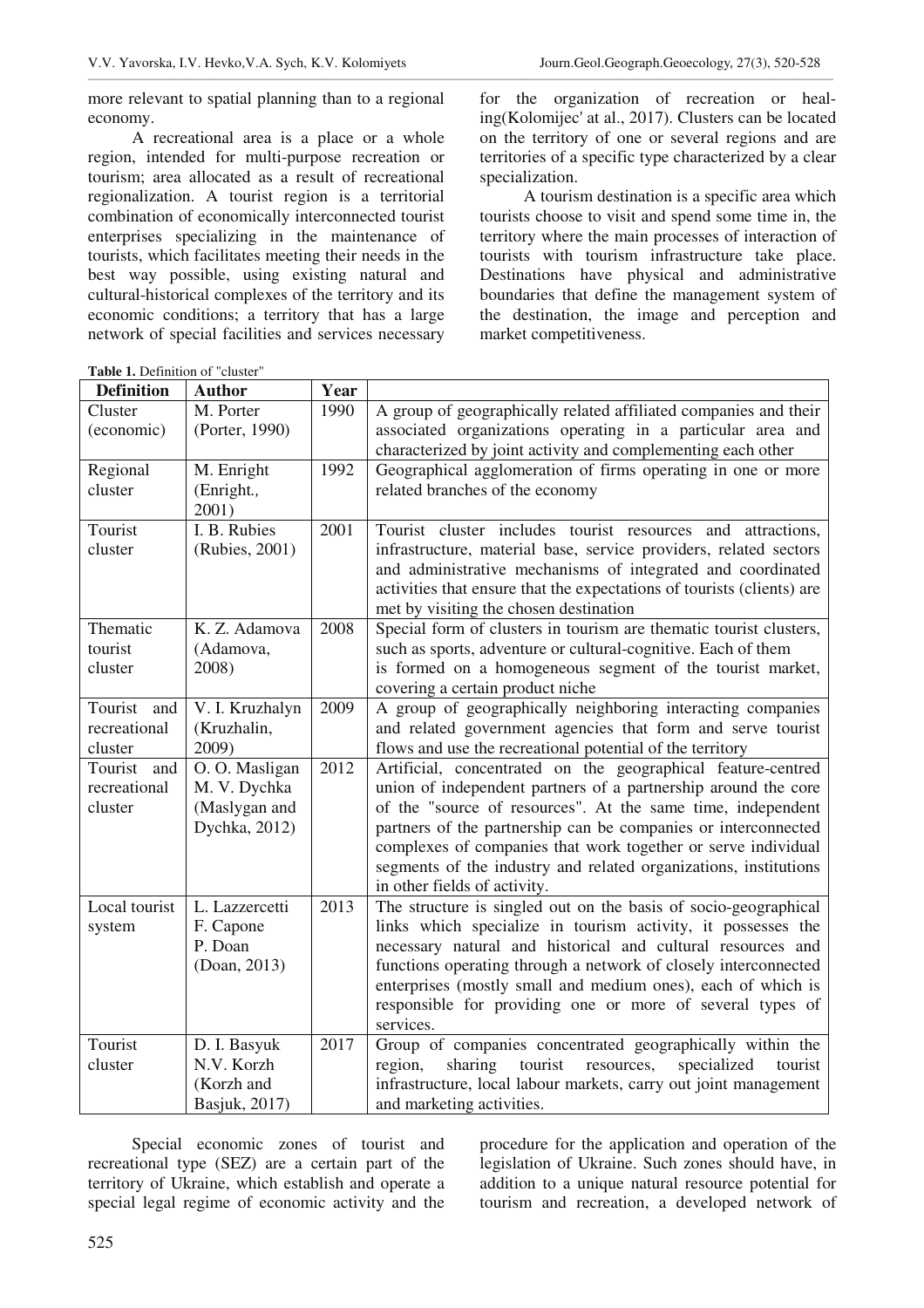communications, a logistical base for tourism and recreation, adequate provision of social infrastructure objects. Over time,the transformation of a SEZ into new forms of spatial organization, primarily clusters , would be possible.

As we see, every successive decade was marked by the emergence of a new concept on the basis of the initial - the tourist center. Thus, this series of concepts suggests that it is the regional characteristics that continue to seek their exact reflection in the corresponding concept. The cluster theory has not yet reached a rigid boundary and is still in development. The multidimensionality of the existing definitions of the tourist cluster, which is present in the domestic and foreign scientific literature, can be represented by the following approaches to the content of this concept (Table 1).

From the table above, we can see that the concept cluster combines different branches, different authors have different approaches to the definition of the tourist cluster and its composition, but the general feature is the allocation of such characteristics of the cluster as geographical concentration, interaction, cooperation and, as a consequence, diversification and deepening the specialization of tourist services. Allocation of clusters with all their internal and external connections allows us to identify actively developing tourist destinations. In accordance with the provisions of the center-peripheral concept, the most dynamically developing are peripheral areas, while the center is more stable. Accordingly, new clusters willmost actively occur on the periphery, while the center will be characterized by constant production links. At the same time, by combining the center-peripheral model and the cluster approach, it is important not to overlook the nondeveloping periphery. In some cases, such areas do not have the necessary resources, but areas may also be found that may potentially develop new clusters of tourism.

The use of a cluster form of development of the tourism services market takes into account the key features of the operation of tourist destinations, such as technological connectivity and complementarily of tourism activities; a significant proportion of small and medium-sized businesses engaged in the formation and maintenance of tourist flows; the integrity of tourism activity in the structure of the population's life cycle, spatial localization of the tourist product; route territorial organization of tourism. The main difference between the cluster in the field of recreation and tourism from industrial (industrial, agro-industrial, service, etc.) lies in its route territorial organization. The tourist route and its corresponding tourist flow connects objects, turning them from competing intothe interacting elements of a system. On the other hand, the tourist needs a balanced product, which contains not only an attractive object, but also acceptable accommodation, food, entertainment, etc. This product should be developed from the very beginning and then promoted as a common matter of tourism operators and operators of tourism infrastructure. Thus, cluster formations help each of their participants to realize themselves as part of the whole. Moreover, clusters "work" on the image of not only companies, but the image of the entire region, and thus provide an opportunity for domestic tourist products and tourist destinations to enter the international tourist market.

A characteristic feature of the recreational and tourist cluster is not only the complementarity of the companies that belong to it, but also the impossibility of their functioning outside the recreational and tourist spheres. So the factors of association of territories in monospecialized clusters (Smochko, 2015) are considered by the Ukrainian researcher to include the following: the high quality of the landscape environment, which is considered through the prism of ecological and biological conditions of human living, which are formed under the conditions of spatial organization of resettlement of territories of a special type; transport accessibility - the importance of the factor lies in the fact that only special types of territories, provided with interconnected transport infrastructure and engineering infrastructure areas, can form monospecialized areas, centers and cores; presence of processes of concentration of the tourist market, reduction of the number of tour operators and travel agencies and understanding of the effectiveness of integrated tourism development. That is, one of the characteristic features of the cluster as the concentration of interacting and simultaneously competing enterprises is the developed network of horizontal connections, the importance of cooperation at different levels for the synergetic effect. There are examples of local (created at the municipal level, the levels of separate settlements), regional, national, transnational (include foreign companies in their members), cross-border (operating in the border areas of adjacent countries).

Thus, the modern period of scientific approaches to the territorial organization of tourism is associated with the further implementation of those concepts that were developed in earlier periods. But today, globalization, ecological and social security, the geopolitical situation, state policy in the field of tourism, the scientific and innovation base and human resources, as well as the psychological motives of tourists, are starting to act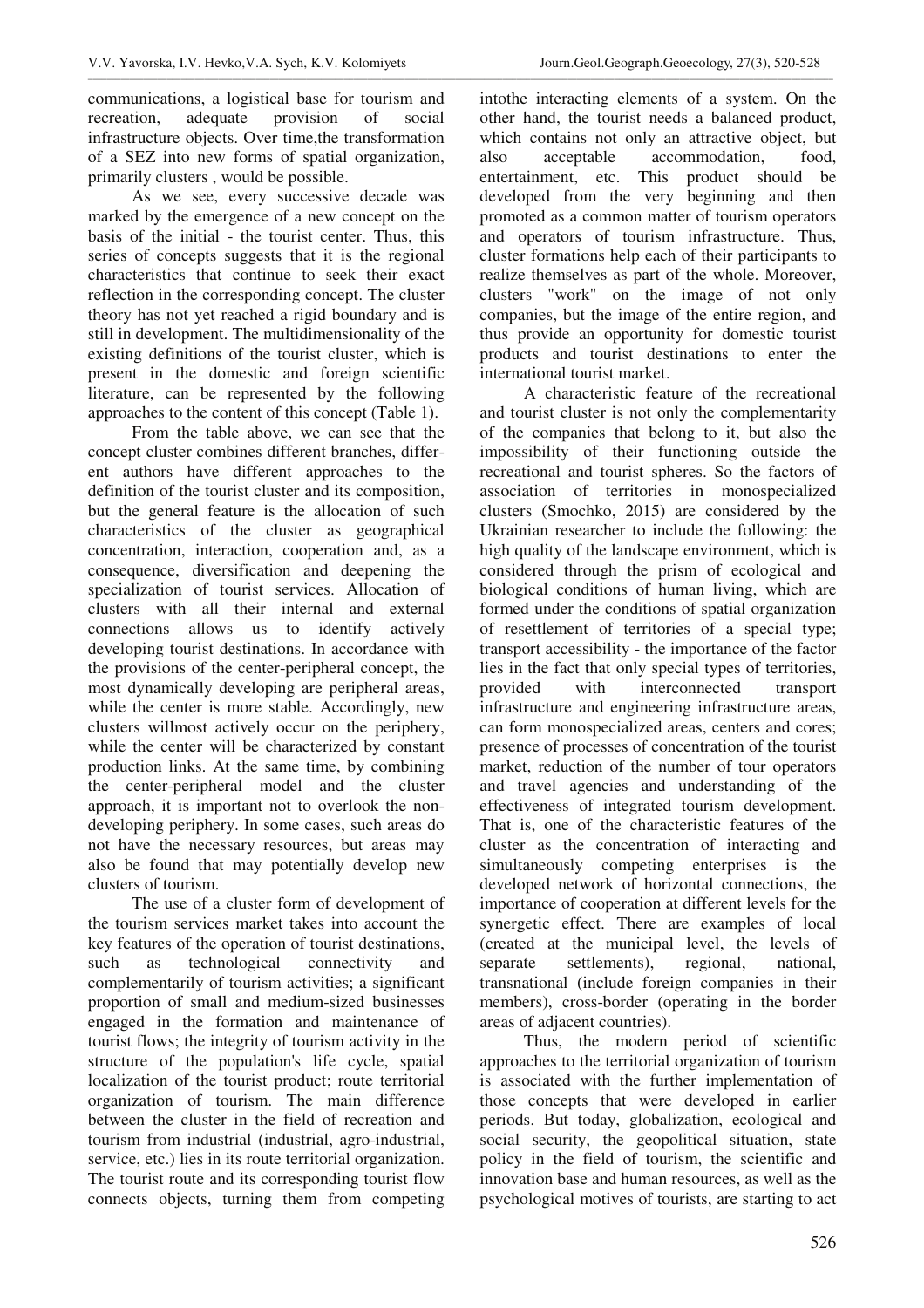as the key factors for the formation of the territorial organization of recreation and tourism.

\_\_\_\_\_\_\_\_\_\_\_\_\_\_\_\_\_\_\_\_\_\_\_\_\_\_\_\_\_\_\_\_\_\_\_\_\_\_\_\_\_\_\_\_\_\_\_\_\_\_\_\_\_\_\_\_\_\_\_\_\_\_\_\_\_\_\_\_\_\_\_\_\_\_\_\_\_\_\_\_\_\_\_\_\_\_\_\_\_\_\_\_\_\_\_\_\_\_\_\_\_\_\_\_\_\_\_\_\_\_\_\_\_\_\_\_\_\_\_\_\_\_\_\_\_\_\_\_\_\_\_\_\_\_\_\_\_\_\_\_\_\_\_\_\_\_\_\_\_\_\_\_\_\_\_\_\_\_\_\_

In today's conditions, tourist and recreational space is undergoing a profound transformation in connection with the processes of globalization, which introduces new features : high dynamics of the market conditions of the tourist market, the unification of tourist products, dominance of the tourist market by large transnational tour operators, penetration into the regional and local hierarchical levels of tourism subculture, which often lead to imbalance in the socio-economic development of the regions concerned. Thus, the global process is based both on territorial coverage and on the organization of all elements of the recreational and tourist space. At the same time, the fact of the presence of a large number of external and internal factors affecting the territorial organization of tourism underscroes the dynamism and instability of modern tourist systems.

**Conclusions.** Summing up, we can say that the study of the territorial organization of recreation and tourism from the second half of the last century to the present can be divided into three periods. Each subsequent period contained the approaches and concepts of the previous one, but at the same time they developed in the light of new world scientific trends. For each period, the domination of certain models of recreation and tourism is typical. At present , the process of globalization is becoming a driving force for the modernization of the territorial organization of tourism and recreation both locally and globally.

## **References**

- Adamova, K.Z., 2008. Klastery: ponjatie, uslovija vozniknovenija i funkcionirovanija [Clusters: concept, conditions of occurrence and functioning]. Vestnik Saratovskogo gosudarstvennogo tehnicheskogo universiteta, No 34, 129-134 (in Russian).
- Aleksandrova, A.Ju. (Ed.), 2010. Geografija turizma [Geography of tourism]. KNORUS, M., 592 (in Russian).
- Aleksandrova, A.Ju., 2014. Centr-Perifericheskaja model' razvitija turizma [Center-Peripheral model of tourism development]. Voprosy geografii, 139, 80-99 (in Russian).
- Bejdyk, O.O., 2001. Rekreacijno-turysts'ki resursy Ukrai'ny: metodologija ta metodyka analizu, terminologija, rajonuvannja [Recreational and tourist resources of Ukraine: methodology and methods of analysis, terminology, zoning]. Vydvo "Kyi'vs'kyj universytet", Kyi'v, 395 (in Ukrainian).
- Butler, R.W., 1980. The Concept of a Tourist Area Life Cycle of Evolution: Implications for Management of Resources. The Canadian Geographer, 1, 5-12.
- Cinshen V., Topchijev, O.G., 2003. Teoretychni ta metodychni aspekty rekreacijnoi' geografii': suchasnyj pidhid [Theoretical and methodological aspects of recreational geography: modern approach]. Ukrai'ns'kyj geografichnyj zhurnal, 1, 45-49 (in Ukrainian).
- Doan P.V., 2013. Conceptual ground of Local Tourist System study. Geography and Tourism. 26, 13-21
- Friedmann, J., 1966. Regional development policy. Boston: Mass. Intst. Techn., 317.
- Gormsen, E., 1981. The spatio-temporal development of International tourism: attempt a centre -periphery model. La consommation d'espace parle tourisme et sa conservation. Aix-en Provence, CEHT. 150-170.
- Gunn C. Tourism planning. Basics. Concepts. Cases. New York: Routledge; 4 edition, 2002, 464.
- Kolomijec', K.V., Javors'ka, V.V., Sych, V.A., 2018. Terytorial'na organizacija turystychnorekreacijnoi' dijal'nosti Ukrai'ns'kogo Prychornomor'ja [Territorial organization of tourist and recreational activities of the Ukrainian Black Sea coast]. Odes'kyj nacional'nyj universytet imeni I. I. Mechnykova, Odesa, 290 (in Ukrainian).
- Korzh, N.V., Basjuk, D.I., 2017. Upravlinnja turystychnymy destynacijamy [Management of tourist destinations]. TD Edel'vejs i K, Vinnycja, 322 (in Ukrainian).
- Kruzhalin, V.I., 2009. Turistsko-rekreacionnye klastery novye strategii razvitija regional'nogo turizma [Tourism and recreation clusters - new strategies for the development of regional tourism]. Kurortnoe delo, turizm i rekreacija, T.3, № 4, 29-32 (in Russian).
- Lamont, M.J., 2009. Independent bicycle tourism: a whole tourism systems perspective. Tourism Analysis, Vol. 14, № 5, 605–620.
- Leiper, N., 1979. The framework of tourism. Annals of Tourism Research, No. 6, 390–407.
- Ljubiceva, O.O., 2006. Rynok turystychnyh poslug (geoprostorovi aspekty) [Market of tourist services (geospatial aspects)]. Al'tpres, Kyi'v, 436 (in Ukrainian).
- Maslygan, O.O., Dychka, M.V., 2012. Zarubizhnyj dosvid klasteryzacii' sfery rekreacii' ta turyzmu [Foreign experience in clustering of recreation and tourism]. Naukovyj visnyk Uzhgorods'kogo universytetu. Serija: Ekonomika, Vyp. 2 (36), 260–266 (in Ukrainian).
- Miossec, J.M.. 1977. Un modèle de l'espace touristique. L'espace geographique,  $6(1)$ , 41-48.
- Mironenko, N.S., Tverdohlebov I.T., 1981. Rekreacionnaja geografija [Recreational Geography]. Izd-vo Mosk. un-ta, M., 207 (in Russian).
- Porter, M., 1990. The Competitive Advantage of Nations. London, Macmillan, 875.
- Preobrazhenskij, V.S., 1988. Teorija rekreacionnoj geografii [Theory of Recreational Geography]. Institut geografii, M., 55 (in Russian).
- Smochko, N.M., 2015. Klasterni rekreacijno-turystychni monoutvorennja u suchasnomu geoprostori [Cluster recreational and tourist monoformation